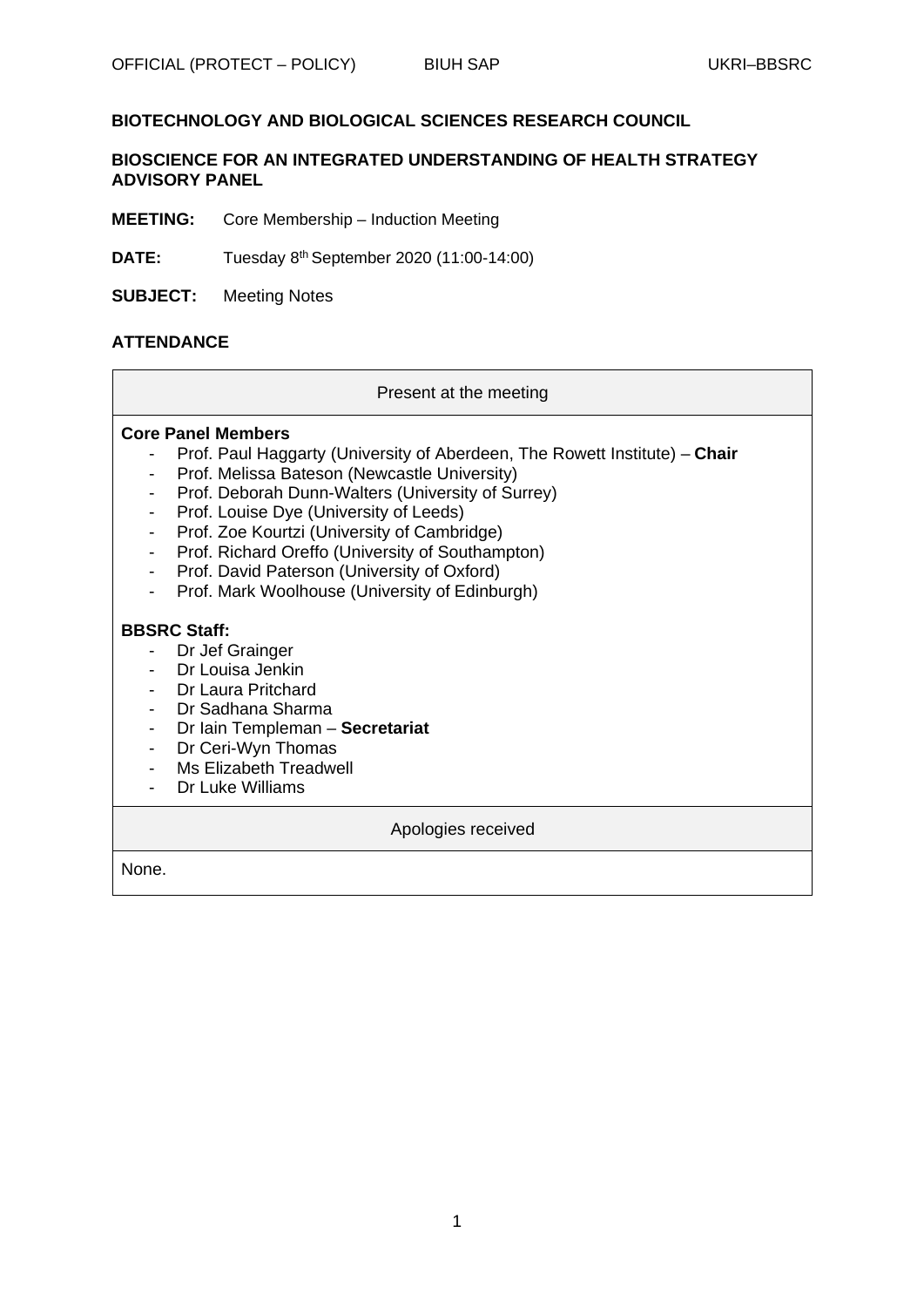# **AGENDA**

Agenda for the induction meeting of the Bioscience for an Integrated Understanding of Health Strategy Advisory Panel; held virtually via Zoom on Tuesday 8th September 2020, starting at 11:00.

| <b>Item</b>   | <b>Title</b>                                                             | Paper ID                  | Time        |
|---------------|--------------------------------------------------------------------------|---------------------------|-------------|
|               | Welcome and Introductions                                                | Oral                      | 11:05-11:30 |
| $\mathcal{P}$ | <b>UKRI-BBSRC and Panel Overview</b>                                     | <b>BIUH 01-20</b><br>Oral | 11:30-12:10 |
| 3             | <b>UKRI-BBSRC Activity Briefing</b>                                      | <b>BIUH 02-20</b><br>Oral | 12:10-13:05 |
| 4             | Update on COVID-19                                                       | <b>BIUH 03-20</b><br>Oral | 13:05-13:25 |
| 5             | The Next Big Health Challenges and<br>Opportunities for BBSRC to Address | Oral                      | 13:25-13:55 |
| 6             | <b>Meeting Close</b>                                                     | Oral                      | 13:55-14:00 |

# **KEY OUTCOMES AND ACTIONS**

| <b>Item</b> | <b>Outcomes and Actions</b>                                                                                       | Owner            | <b>Due</b>               |
|-------------|-------------------------------------------------------------------------------------------------------------------|------------------|--------------------------|
|             | Action 1: All panellists to return completed Conflict of                                                          | Secretariat      | Post-                    |
|             | Interest declaration forms to the panel secretariat                                                               |                  | Meeting                  |
|             | following the meeting.                                                                                            |                  |                          |
| 2           | No actions to note.                                                                                               |                  |                          |
| 3           | Action 2: BBSRC staff to plan a discussion item for the<br>BIUH SAP on the approach taken to funding research at  | Secretariat      | <b>Future</b><br>Meeting |
|             | the interface between bioscience and other disciplines.                                                           |                  |                          |
|             | Action 3: BBSRC staff to plan a discussion item for the                                                           | Secretariat      | Future                   |
|             | BIUH SAP how to best promote open science initiatives                                                             |                  | Meeting                  |
|             | and practices in the biosciences.                                                                                 |                  |                          |
| 4           | Action 4: BBSRC staff to consider adopting a leverage<br>model when planning future strategic activities on areas | S Sharma         | Cont.                    |
|             | of cross-funder interest.                                                                                         |                  |                          |
| 5           | Action 5: BBSRC staff to consider strategic areas and                                                             | <b>BIUH Team</b> | <b>Next</b>              |
|             | topics highlighted when planning discussions for future                                                           |                  | Meeting                  |
|             | meetings.                                                                                                         |                  |                          |
| 6           | Action 6: Future meetings of the panel to be scheduled                                                            | Secretariat      | Future                   |
|             | a full day, with sufficient time for panel discussion.                                                            |                  | Meeting                  |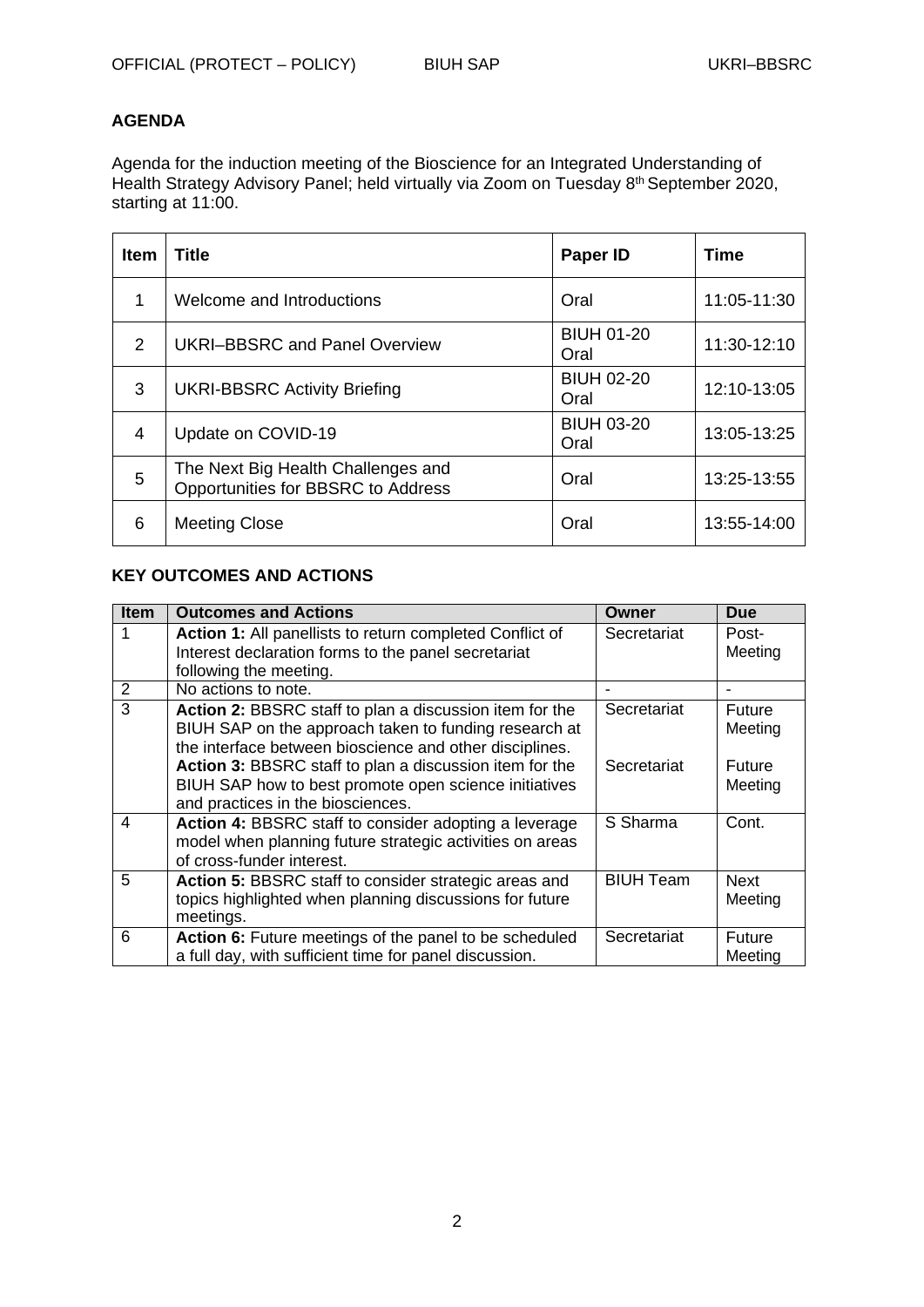## **ITEM 1 WELCOME AND INTRODUCTIONS**

- 1. Professor Paul Haggarty, the Chair of the UKRI–BBSRC Bioscience for an Integrated Understanding of Health (BIUH) Strategy Advisory Panel (SAP), opened proceedings by welcoming everyone to the meeting.
- 2. The Chair led roundtable introductions from the core membership of the newly constituted BIUH SAP and the BBSRC staff in attendance. In addition to the institutional affiliations outlined above, any additional conflicts of interest were also declared by the panellists and recorded.
- 3. Panel members were encouraged to highlight any additional conflicts that may arise during the discussion if they become relevant and to return completed Conflict of Interest declaration forms to the panel secretariat following the meeting, if they had not already done so.

## **ITEM 2 UKRI–BBSRC AND PANEL OVERVIEW**

- 4. Dr Sadhana Sharma provided an organisational overview of UKRI and BBSRC, including a summary of BBSRC's core objectives, key strategic documents (UKRI [Strategic](https://www.ukri.org/files/about/ukri-strategy-document-pdf/?pdf=Strategic-Prospectus) [Prospectus,](https://www.ukri.org/files/about/ukri-strategy-document-pdf/?pdf=Strategic-Prospectus) [Forward Look for UK](https://bbsrc.ukri.org/documents/forward-look-for-uk-bioscience-pdf/) Bioscience, [BBSRC Delivery Plan 2019\)](https://www.ukri.org/files/about/dps/bbsrc-dp-2019/) and thematic areas. This was followed by an overview of the Terms of Reference for the BIUH SAP and the code of conduct for panel members, which was delivered by the panel Secretariat.
- 5. With reference to the BIUH strategic challenge area, it was highlighted that the overarching aim is to develop a deep, integrated understanding of the healthy system at multiple levels, as well as of the factors that maintain health and wellness under stress and biological or environmental challenge. Focal areas at present are Lifelong Health, Nutrition and Health, One Health and Biotechnology for Health, which have been described in detail across a series of strategic documents published by BBSRC in recent years, several of which are due to be refreshed:
	- Bioscience for Health: Strategic Research Framework: 2015–2020
	- [BBSRC Research in Food, Nutrition and Health: Strategic Framewo](https://bbsrc.ukri.org/documents/bioscience-for-health-booklet/)rk 2015–2020
	- [A Cross-Council Vision for Food, Nutrition and Health](https://bbsrc.ukri.org/documents/1503-fnh-strategic-framework/) Research
	- [BBSRC Veterinary Vaccinology Strategy: 2015–2020](https://bbsrc.ukri.org/documents/1503-crosscouncil-fnh-booklet/#%3A%7E%3Atext%3DRecognising%20that%20clearer%20cross%2DCouncil%2Cfood%2C%20nutrition%20and%20health%20research)
- 6. Underpinned by a portfolio of investment in immunology, neuroscience, microbiologyand physiology, it was noted that BBSRC is uniquely placed to support research, training and innovation across the following areas:
	- One health;
	- Integrative science of food, nutrition, health and agriculture;
	- Model organisms and comparative approaches to biology;
	- Fundamental mechanistic research; and
	- Basic understanding of 'normal' function and disease prevention.
- 7. Comprehensive Spending Review (CSR) Office Update: Current plans across UKRI are framed around how the CSR would support the delivery of ambitions set out by the Government in the [UK Research and Development Roadmap. T](https://www.gov.uk/government/publications/uk-research-and-development-roadmap/uk-research-and-development-roadmap)his document was published in July 2020 and commits to increasing investment in the research and development sector. There are three main elements to the current bid: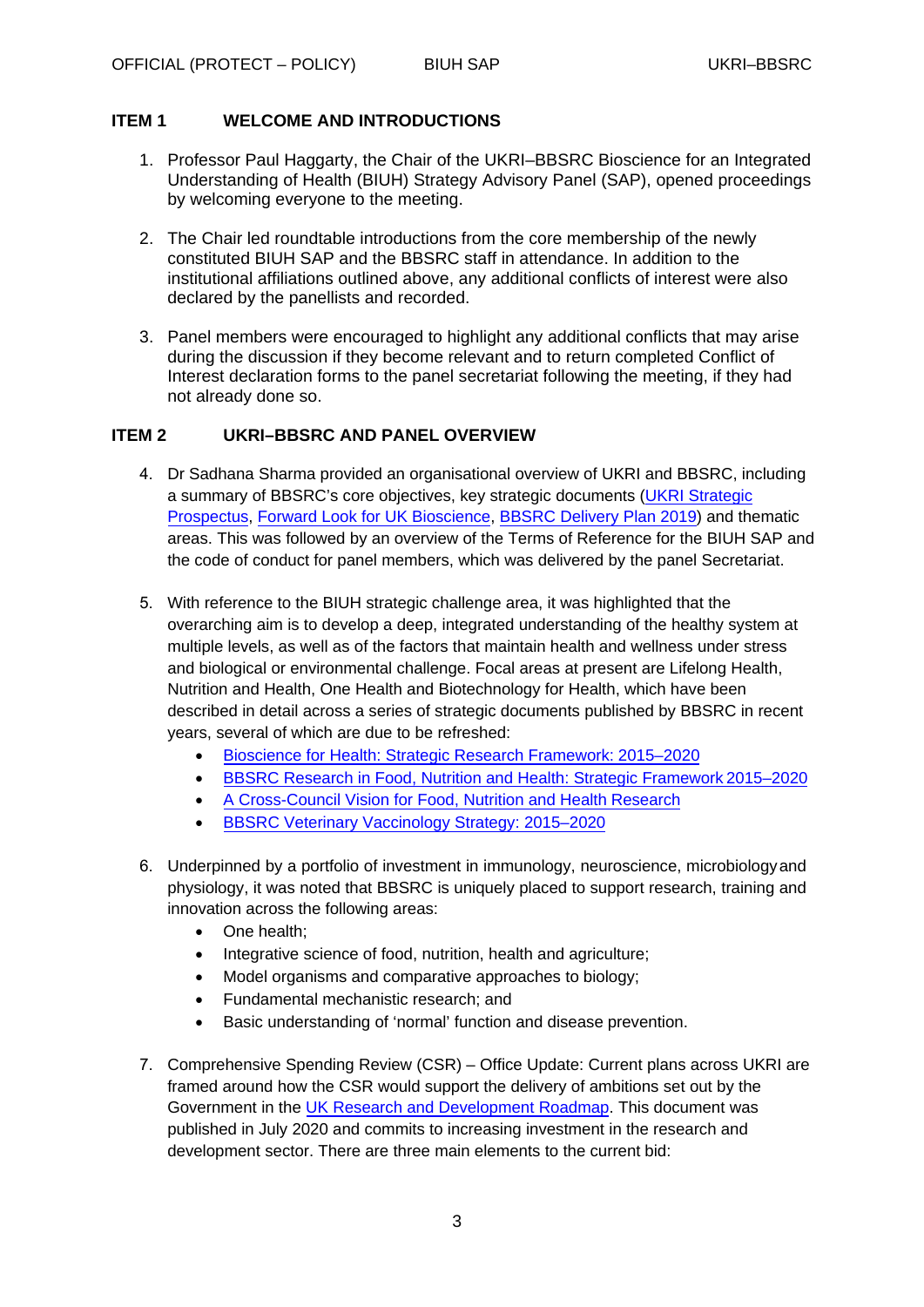- Building Strong Foundations increasing core level of funding across research councils to enhance support for scientific disciplines across UKRI.
- Collaboration working in a top-down fashion to align programmes with government priorities, whilst also working with research and innovation communities to deliver against their needs.
- Infrastructure developing the international partnerships, capabilities and research culture needed for research and innovation to thrive.
- 8. Within BBSRC, current planning for the CSR is based around the following areas:
	- continuing commitment to world-class, curiosity-driven research which will deliver ground-breaking discoveries and underpin future impacts;
	- supporting the translation of bioscience discoveries to facilitate continued growth in the bioeconomy;
	- ensuring the continuation of a bioscience skills pipeline through BBSRC's studentship and fellowship initiatives;
	- increased investment in tools, technologies and resources for the biosciences;
	- supporting bioscience research and innovation within strategically relevant areas, such as engineering biology, zoonotic diseases and sustainable food systems.
- 9. It was clarified that the budget for the BIUH challenge area is not ringfenced and that the ongoing CSR gives UKRI and BBSRC the opportunity to bid for larger programmes. These have been difficult to establish in recent years owing to the maintenance of baseline spending following the last review cycle in 2016.
- 10. Discussions are ongoing to put plans in place to address potential shortfalls in funding that may arise if the UK is no longer involved in European Research Council programmes.
- 11. The commitment by the Government to increase UK investment in research and development to 2.4% of GDP by 2027 is split between public and private sector investment, with the ambition being to maintain the current balance in the context of a cumulative increase in spending.
- 12. The agility of UKRI's response to emerging needs was discussed, with reference to the COVID-19 pandemic. UKRI has provided direct support for universities, salary support for post-doctoral researchers and has maintained usual funding services. This has been delivered in parallel to a dedicated, rapid response funding mechanism that has enabled a strategic package of research focused on COVID-19.

# **ITEM 3 UKRI-BBSRC ACTIVITY BRIEFING**

- 13. BBSRC office staff briefed the panellists on a series of ongoing activities within the BIUH strategic challenge area. Briefings were provided on the following activities:
	- Ageing Working Group
	- Neuroscience and Behaviour Working Group
	- International Coordination of Research on Infectious Animal Diseases (ICRAD)
	- One Health and Zoonoses
	- Healthy Diet for a Healthy Life Joint Programming Initiative (JPI-HDHL)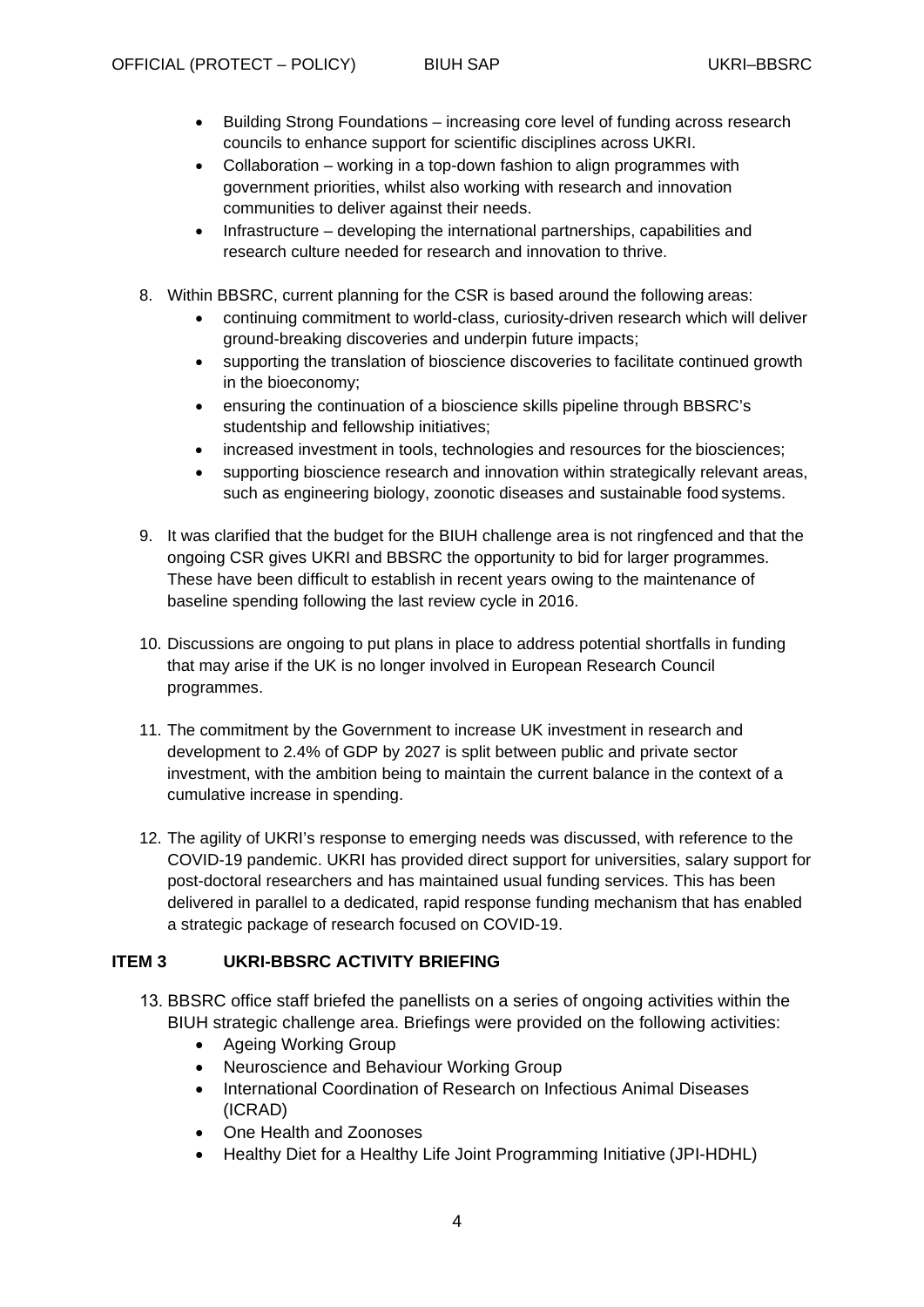- Agri-Food-Nutrition-Health Working Group
- Use of Models in Research Survey
- Non-Animal Technologies
- 14. Following the presentations, several clarifications were provided in response to questions from the panel:
	- Deep phenotyping refers to a more comprehensive approach to analysing the different components of phenotypes to identify what is the most appropriate model for a biological question, as well as making this in-depth analysis more accessible to the research community.
	- Scoping activities pertaining to co-infection can be broadened to include infection and comorbidities through working with MRC as part of a crosscouncil activity.
	- BBSRC intends to work with colleagues across UKRI, including EPSRC, to support research and innovation relating to non-animal technologies, with current activities focused on establishing BBSRC's interests in the area with a view to adopting a leadership role in the future.
- 15. The panel stressed the importance of maintaining BBSRC's presence in Europe following the UK's withdrawal from the European Union. The Healthy Diet for a Healthy Life Joint Programming Initiative was cited as an exemplar platform for achieving this.
- 16. The panel highlighted that BBSRC needs to put a system in place to better support multidisciplinary research, including a suitable peer review process. The approach taken to funding research at the interface between disciplines was identified as a topic for future engagement with the BIUH SAP, with training in 'systems' thinking for reviewers being suggested as a potential facilitator.
- 17. The need to support open science initiatives and practices was recognised by the panel as an important responsibility for BBSRC and was flagged as a topic for further discussion at a future meeting of the BIUH SAP.

# **ITEM 4 UPDATE ON COVID-19**

18. Dr Ceri-Wyn Thomas provided the panel with an overview of the actions taken by UKRI and BBSRC in supporting the research and innovation response to the COVID-19 pandemic. It was highlighted that the response to date has centred upon delivering a series of rapid response funding initiatives, commencing from February 2020 onwards, which have been run in parallel with conventional funding mechanisms (e.g. responsive mode) across UKRI. The principal focus of BBSRC's efforts has been the '*Get Funding for Ideas to Address COVID-19*' call, which seeks to support short-term projects (12-18 months) with the potential to address and mitigate the health, social, economic, cultural and environmental impacts of the COVID-19 outbreak. It was noted that BBSRC is continuing to support the research and innovation response through a combination of these initiatives, whilst ensuring that the projects funded align with the research priorities set out by the Scientific Advisory Group for Emergencies (SAGE). The following areas were identified as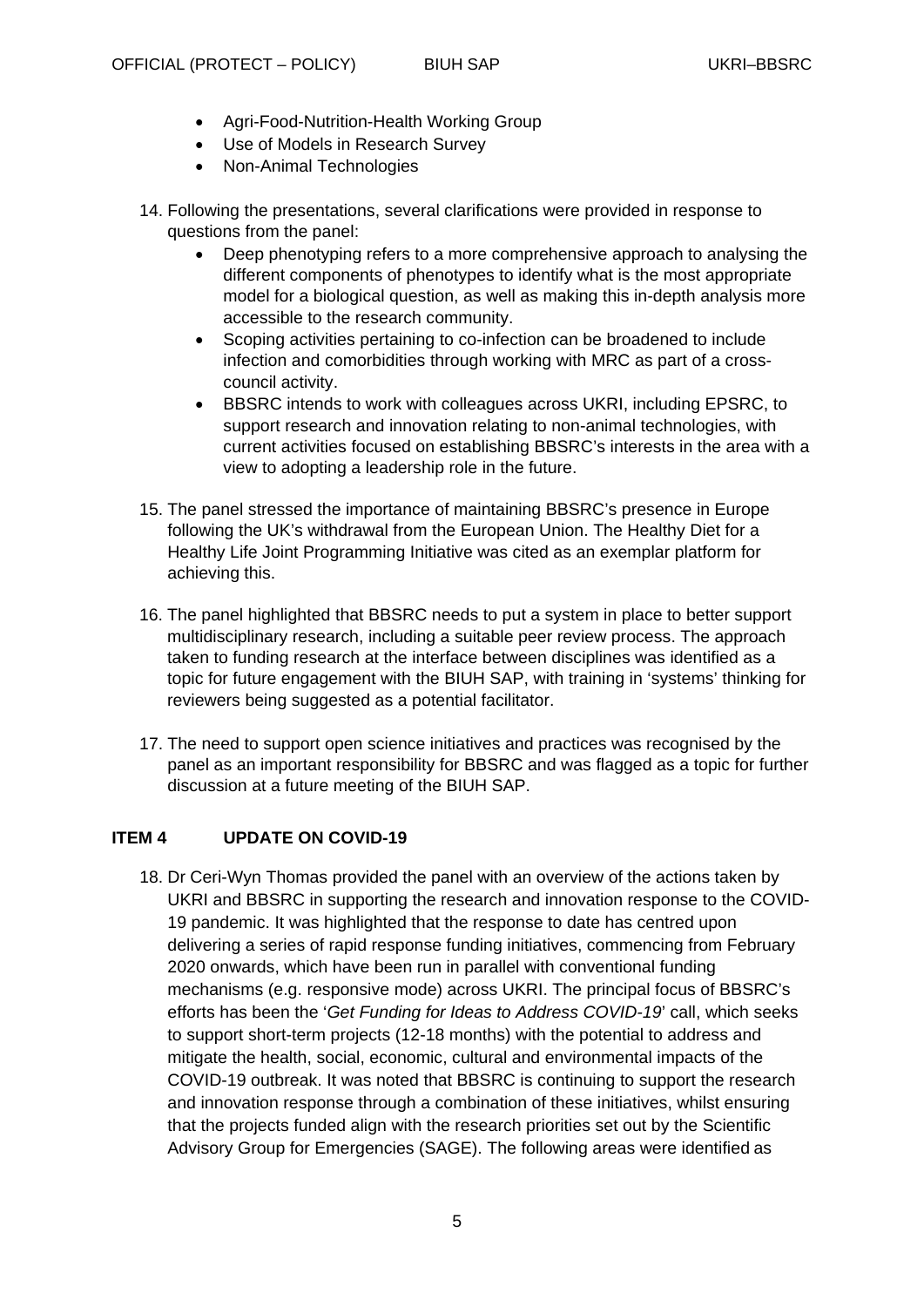being particularly relevant for BBSRC through consultation with a UKRI–BBSRC COVID-19 Expert Working Group:

- Biological understanding of SARS-CoV-2;
- Animal-human interface;
- Immune resilience across the lifecourse:
- Next generation diagnostics and informatic platforms; and
- Understanding the risk to global food supply systems.
- 19. With reference to "*long COVID*", wherein recovery from infection and the associated symptoms can take several weeks or months, the panel encouraged BBSRC to support research on this phenomenon.
- 20. The Panel encouraged the adoption of a leverage model to funding in the BIUH challenge area, whereby commonalities between funding bodies are identified and resources pooled to deliver a coordinated funding environment that is simpler for research communities to navigate.

## **ITEM 5 THE NEXT BIG HEALTH CHALLENGES AND OPPORTUNITIES FOR BBSRC TO ADDRESS**

- 21. Panellists were invited to identify prospective challenges and opportunities in research and innovation with relevance to the BIUH challenge area. Time constraints limited the extent of discussions around this topic.
- 22. Regarding the response to COVID-19 and future epidemics, the panel raised the following points:
	- Basic science (e.g. immunology, cell biology, microbiology) has an important role to play in the resolution of the current pandemic, warranting continued investment;
	- Funding for projects that inform the development of intervention strategies that can help to optimise the immediate response to such outbreaks is limited (e.g. epidemiology, diagnostics and behavioural sciences).
	- There is a need to develop more versatile research infrastructure that enables the rapid repurposing and development of existing facilities in response to an emerging threat.
	- BBSRC should support research seeking to reassemble complex systems (i.e. physiology), which is currently a gap that is not being addressed by other funders. At present, the biology of health and disease generally considers a vertical research pathway, without due consideration of how systems interact with one another.
- 23. Future discussions need to consider the development pipeline for early career researchers supported by BBSRC, setting out a roadmap for PhD students who will emerge from Doctoral Training Partnerships (DTPs) in the coming years. This was highlighted as a growing concern amongst early career researchers at present.
- 24. Interdisciplinary approaches that combine areas such as behaviour, nutrition, metabolism and biochemistry were cited as a key enabler for research in lifelong